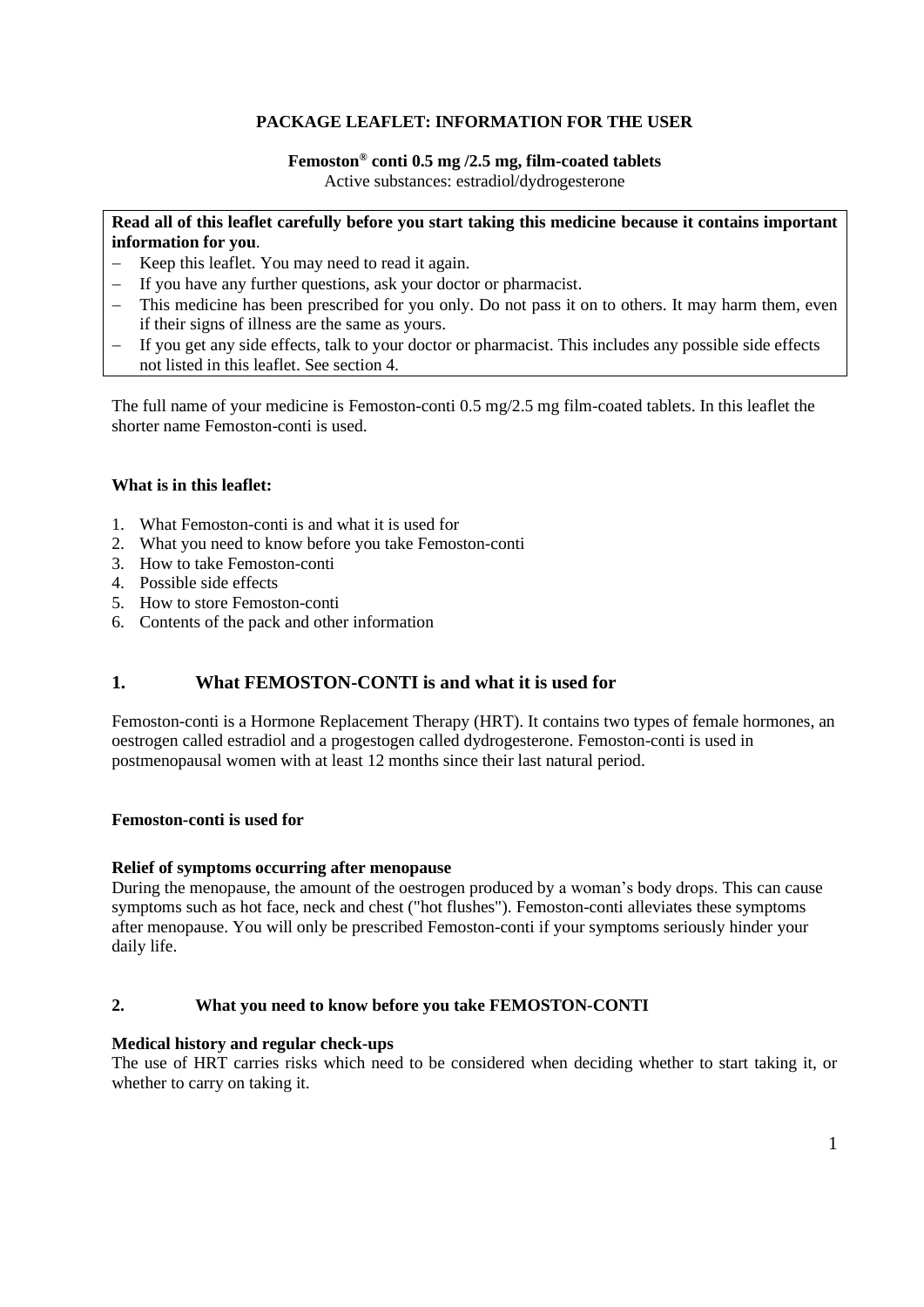The experience in treating women with a premature menopause (due to ovarian failure or surgery) is limited. If you have a premature menopause the risks of using HRT may be different. Please talk to your doctor.

Before you start (or restart) HRT, your doctor will ask about your own and your family's medical history. Your doctor may decide to perform a physical examination. This may include an examination of your breasts and/or an internal examination, if necessary.

Once you have started on Femoston-conti you should see your doctor for regular check-ups (at least once a year). At these check-ups, discuss with your doctor the benefits and risks of continuing with Femostonconti.

Go for regular breast screening, as recommended by your doctor.

**DO NOT take Femoston-conti** if any of the following applies to you. If you are not sure about any of the points below, **talk to your doctor** before taking Femoston-conti.

## **DO NOT take Femoston-conti**

- if you have or have ever had **breast cancer**, or if you are suspected of having it
- if you have **cancer which is sensitive to oestrogens**, such as cancer of the womb lining (endometrium), or if you are suspected of having it
- if you have any **unexplained vaginal bleeding**
- if you have **excessive thickening of the womb lining** (endometrial hyperplasia) that is not being treated
- if you have or have ever had a **blood clot in a vein** (thrombosis) such as in the legs (deep venous thrombosis) or the lungs (pulmonary embolism)
- if you have a blood **clotting disorder** (such as protein C, protein S, or antithrombin deficiency)
- if you have or recently have had a disease caused by blood clots in the arteries, such as a **heart attack, stroke or angina**
- if you have or have ever had a **liver disease** and your liver function tests have not returned to normal
- if you have a rare blood problem called "porphyria" which is passed down in families (inherited)
- if you are **allergic** (hypersensitive) to estradiol, dydrogesterone or any of the other ingredients of this medicine (listed in section 6)

If any of the above conditions appear for the first time while taking Femoston-conti, stop taking it at once and consult your doctor immediately.

### **Warnings and precautions**

Talk to your doctor or pharmacist before taking Femoston-conti, if you have ever had any of the following problems, as these may return or become worse during treatment with Femoston-conti. If so, you should see your doctor more often for check-ups:

- fibroids inside your womb
- growth of womb lining outside your womb (endometriosis) or a history of excessive growth of the womb lining (endometrial hyperplasia)
- a tumour of the brain that may be affected by the levels of progestogens (meningioma)
- increased risk of developing blood clots (see "Blood clots in a vein (thrombosis)")
- increased risk of getting an oestrogen-sensitive cancer (such as having a mother, sister or grandmother who has had breast cancer)
- high blood pressure
- a liver disorder such as a benign liver tumour
- diabetes
- gallstones
- migraine or severe headaches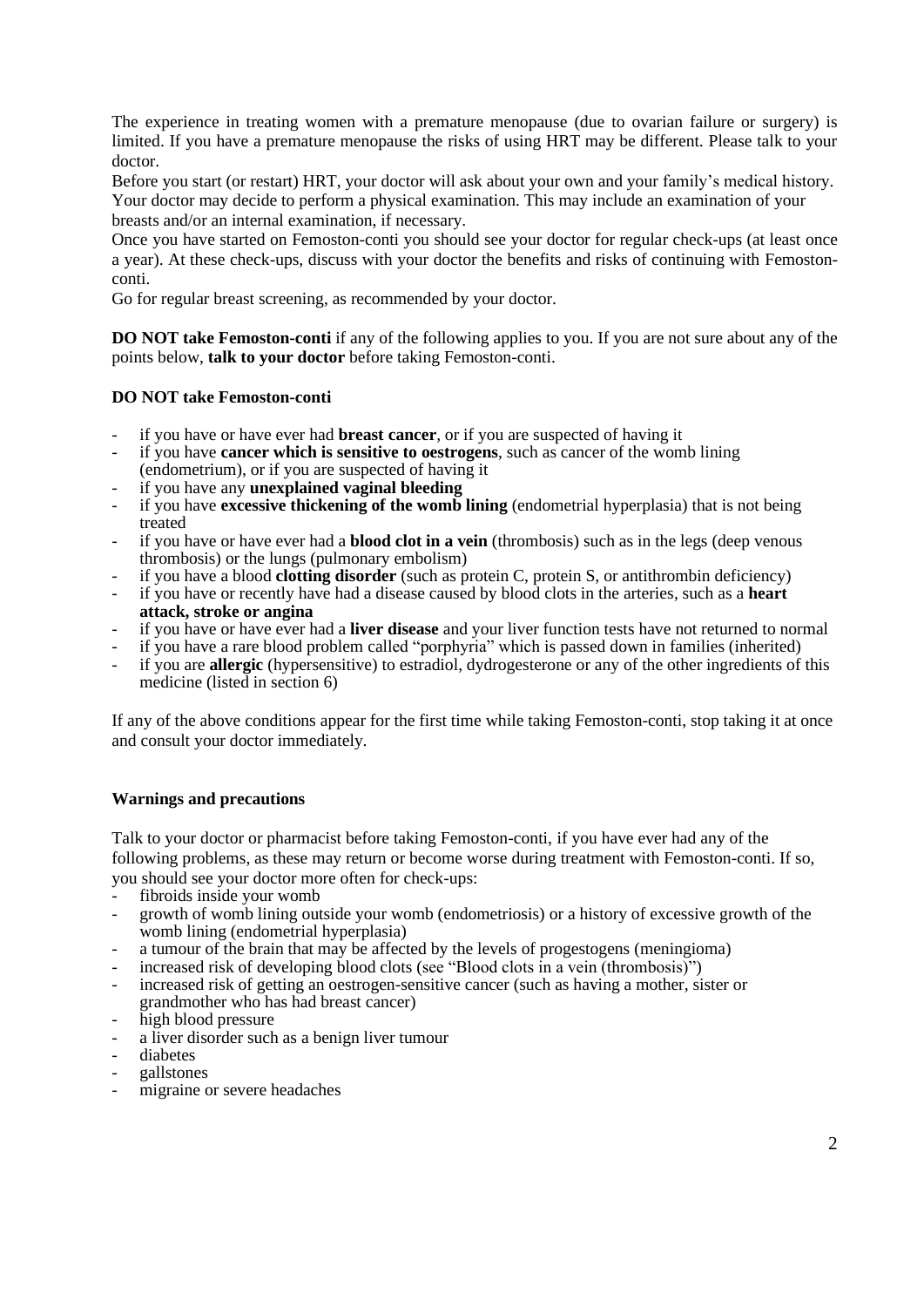- a disease of the immune system that affects many organs of the body (systemic lupus erythematosus, SLE)
- epilepsy
- asthma
- a disease affecting the eardrum and hearing (otosclerosis)
- a very high level of fat in your blood (triglycerides)
- fluid retention due to cardiac or kidney problems

## **Stop taking Femoston-conti and see a doctor immediately**

If you notice any of the following when taking HRT:

- any of the conditions mentioned in the 'DO NOT take Femoston-conti' section
- yellowing of your skin or the whites of your eyes (jaundice). These may be signs of a liver disease
- a large rise in your blood pressure (symptoms may be headache, tiredness, dizziness).
- migraine-like headaches which happen for the first time
- if you become pregnant
- if you notice signs of a blood clot, such as:

painful swelling and redness of the legs sudden chest pain difficulty in breathing

For more information, see 'Blood clots in a vein (thrombosis)'

**Note:** Femoston-conti is not a contraceptive. If it is less than 12 months since your last menstrual period or you are under 50 years old, you may still need to use additional contraception to prevent pregnancy. Speak to your doctor for advice.

# **HRT and cancer**

## **Excessive thickening of the lining of the womb (endometrial hyperplasia) and cancer of the lining of the womb (endometrial cancer)**

Taking oestrogen-only HRT will increase the risk of excessive thickening of the lining of the womb (endometrial hyperplasia) and cancer of the womb lining (endometrial cancer). The progestogen in Femoston-conti protects you from this extra risk.

### **Irregular bleeding**

You may have irregular bleeding or drops of blood (spotting) during the first 3-6 months of taking Femoston-conti. However, if the irregular bleeding:

- carries on for more than the first 6 months
- starts after you have been taking Femoston-conti for more than 6 months
- carries on after you have stopped taking Femoston-conti

**see your doctor as soon as possible**.

### **Breast cancer**

Evidence shows that taking combined oestrogen-progestogen or oestrogen-only hormone replacement therapy (HRT) increases the risk of breast cancer. The extra risk depends on how long you use HRT. The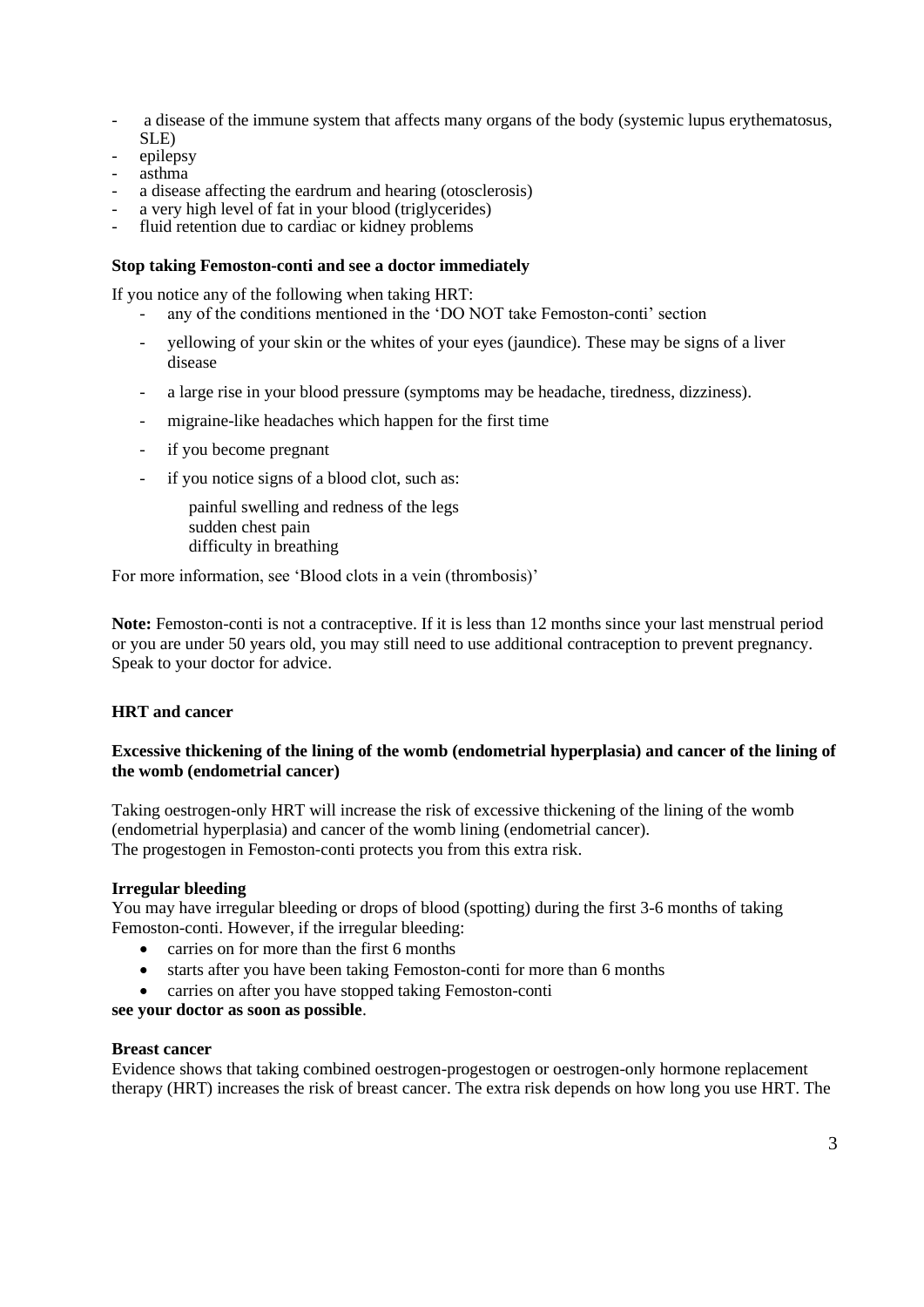additional risk becomes clear within 3 years of use. After stopping HRT the extra risk will decrease with time, but the risk may persist for 10 years or more if you have used HRT for more than 5 years.

## *Compare*

Women aged 50 to 54 who are not taking HRT, on average, 13 to 17 in 1000 will be diagnosed with breast cancer over a 5-year period.

For women aged 50 who start taking oestrogen-only HRT for 5 years, there will be 16-17 cases in 1000 users (i.e. an extra 0 to 3 cases).

For women aged 50 who start taking oestrogen-progestogen HRT for 5 years, there will be 21 cases in 1000 users (i.e. an extra 4 to 8 cases).

Women aged 50 to 59 who are not taking HRT, on average, 27 in 1000 will be diagnosed with breast cancer over a 10-year period.

For women aged 50 who start taking oestrogen-only HRT for 10 years, there will be 34 cases in 1000 users (i.e. an extra 7 cases)

For women aged 50 who start taking oestrogen-progestogen HRT for 10 years, there will be 48 cases in 1000 users (i.e. an extra 21 cases).

### **Regularly check your breasts. See your doctor if you notice any changes such as:**

- dimpling of the skin
- changes in the nipple
- any lumps you can see or feel

Additionally, you are advised to join mammography screening programs when offered to you. For mammogram screening, it is important that you inform the nurse/healthcare professional who is actually taking the x-ray that you use HRT, as this medication may increase the density of your breasts which may affect the outcome of the mammogram. Where the density of the breast is increased, mammography may not detect all lumps.

#### **Ovarian cancer**

Ovarian cancer is much rarer than breast cancer. The use of oestrogen-only or combined oestrogenprogestogen HRT has been associated with a slightly increased risk of ovarian cancer. The risk of ovarian cancer varies with age. For example, in women aged 50 to 54 who are not taking HRT, about 2 women in 2000 will be diagnosed with ovarian cancer over a 5-year period. For women who have been taking HRT for 5 years, there will be about 3 cases per 2000 users (i.e. about 1 extra case).

## **Effects of HRT on heart and circulation**

### **Blood clots in a vein (thrombosis)**

The risk of **blood clots in the veins** is about 1.3 to 3- times higher in HRT users than in non-users, especially during the first year of taking it.

Blood clots can be serious, and if one travels to the lungs, it can cause chest pain, breathlessness, fainting or even death.

You are more likely to get a blood clot in your veins as you get older and if any of the following applies to you. Inform your doctor if any of these situations applies to you:

- you are unable to walk for a long time because of major surgery, injury or illness (see also section 3, If you need to have surgery)
- you are seriously overweight  $(BMI > 30 \text{ kg/m}^2)$
- you have any blood clotting problem that needs long-term treatment with a medicine used to prevent blood clots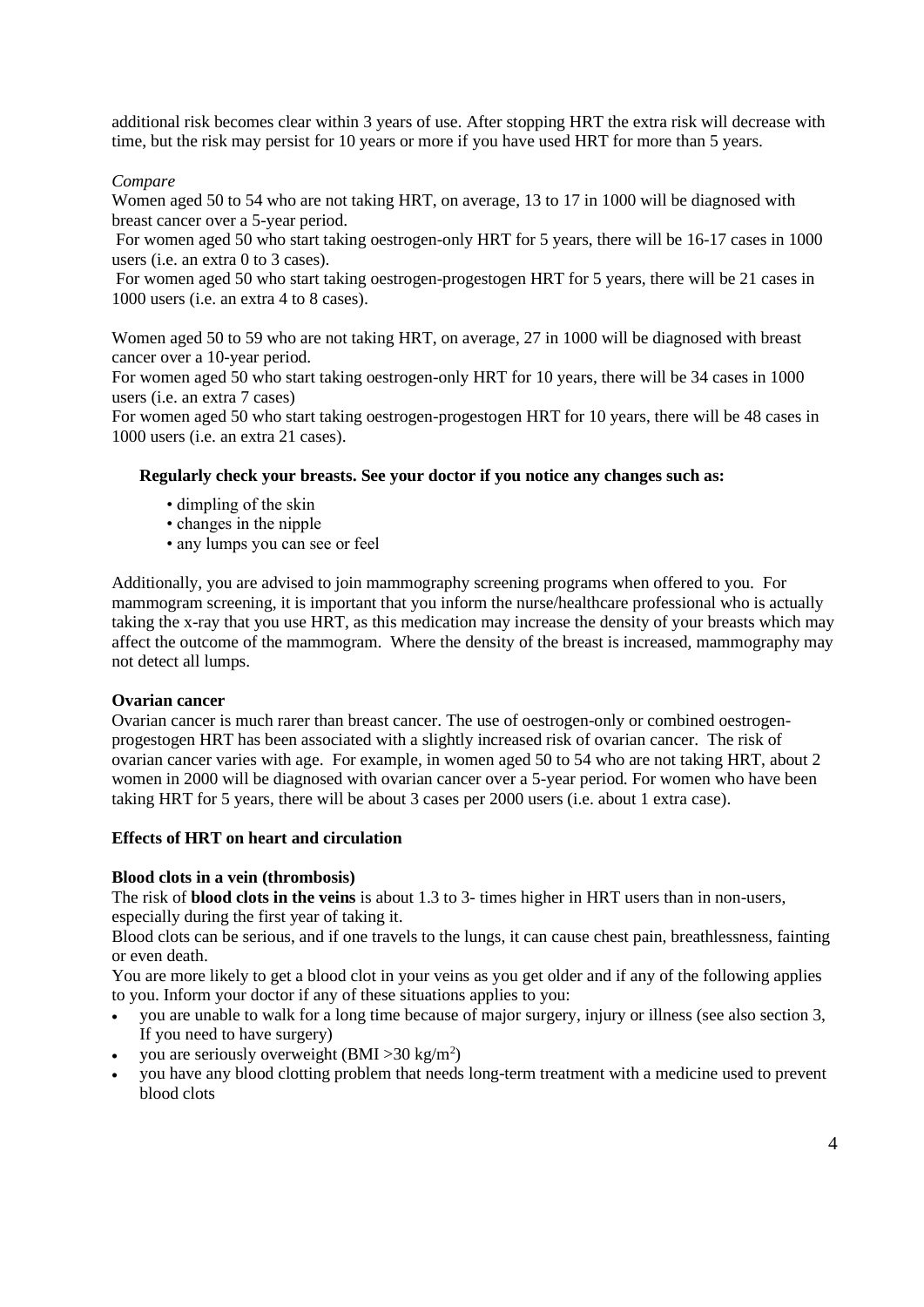- if any of your close relatives has ever had a blood clot in the leg, lung or another organ
- you have systemic lupus erythematosus (SLE)
- you have cancer

For signs of a blood clot, see "Stop taking Femoston-conti and see a doctor immediately".

#### *Compare*

Looking at women in their 50s who are not taking HRT, on average, over a 5-year period, 4 to 7 in 1000 would be expected to get a blood clot in a vein.

For women in their 50s who have been taking oestrogen-progestogen HRT for over 5 years, there will be 9 to 12 cases in 1000 users (i.e. an extra 5 cases).

#### **Heart disease (heart attack)**

There is no evidence that HRT will prevent a heart attack. Women over the age of 60 years who use oestrogen-progestogen HRT are slightly more likely to develop heart disease than those not taking any HRT.

#### **Stroke**

The risk of getting a stroke is about 1.5-times higher in HRT users than in non-users. The number of extra cases of stroke due to use of HRT will increase with age.

#### *Compare*

Looking at women in their 50s who are not taking HRT, on average, 8 in 1000 would be expected to have a stroke over a 5-year period. For women in their 50s who are taking HRT, there will be 11 cases in 1000 users, over 5 years (i.e. an extra 3 cases).

#### **Other conditions**

HRT will not prevent memory loss. There is some evidence of a higher risk of memory loss in women who start using HRT after the age of 65. Speak to your doctor for advice.

Tell your doctor if you have or have had any of the following medical conditions since he will have to monitor you more closely:

- ➢ **heart disease**
- ➢ **kidney impairment**
- ➢ **higher than normal levels of certain blood fats (hypertriglyceridemia)**

### **Children**

Femoston-conti is not intended for use in children.

### **Other medicines and Femoston-conti**

Tell your doctor or pharmacist if you are taking, have recently taken or might take any other medicines. Some medicines may interfere with the effect of Femoston-conti. This might lead to irregular bleeding. This applies to the following medicines:

- medicines for **epilepsy** (such as phenobarbital, carbamazepine, phenytoin)
- medicines for **tuberculosis** (such as rifampicin, rifabutin)
- medicines for **HIV infection** [AIDS] (such as nevirapine, efavirenz, ritonavir, nelfinavir)
- herbal remedies containing **St John's Wort** (Hypericum perforatum)

#### **Laboratory tests**

If you need a blood test, tell your doctor or the laboratory staff that you are taking Femoston-conti, because this medicine can affect the results of some tests.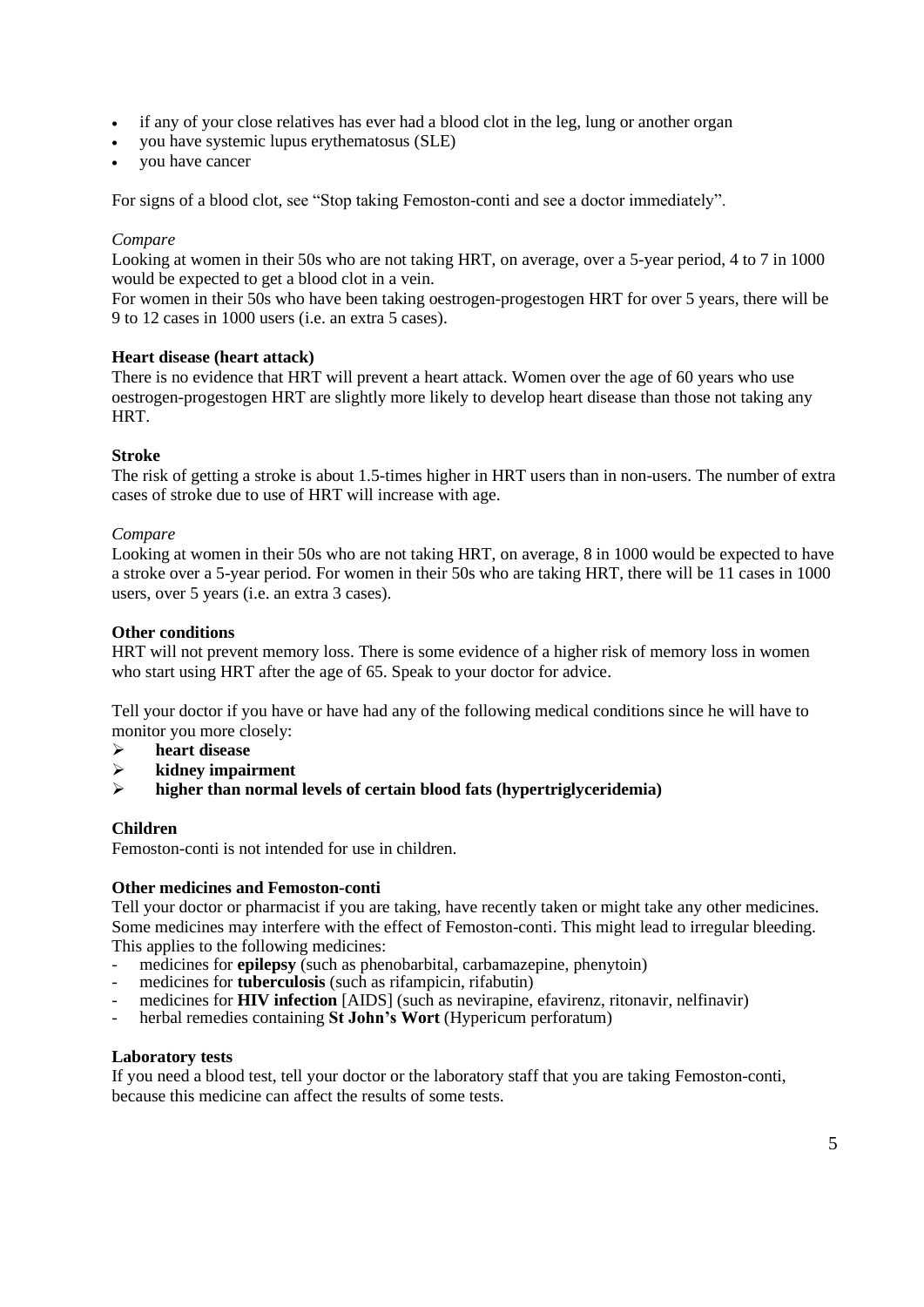## **Femoston-conti with food and drink**

Femoston-conti can be taken with or without food.

### **Pregnancy and breast-feeding**

Femoston-conti is for use in postmenopausal women only.

If you become pregnant

### ➢ **stop taking Femoston-conti and contact your doctor.**

Femoston-conti is not indicated for use during breast-feeding.

#### **Driving and using machines**

The effect of Femoston-conti on driving or using machinery has not been studied. An effect is unlikely.

#### **Femoston-conti tablets contain** *lactose***.**

If you have been told by your doctor that you have an intolerance to some sugars, contact your doctor before taking this medicinal product.

### **3. How to take FEMOSTON-CONTI**

### **Always take this medicine exactly as your doctor has told you. Check with your doctor or pharmacist if you are not sure.**

#### **When to start taking Femoston-conti**

Do not start taking Femoston-conti until at least 12 months after your last natural period.

You can start taking Femoston-conti on any convenient day if:

- You are currently not taking any HRT product.
- You are switching from a 'continuous combined' HRT product. This is when you take a tablet or use a patch every day that contains both, an oestrogen and a progestogen.

You start taking Femoston-conti the day after you finish the 28 day cycle if:

• You are switching from a 'cyclic' or 'sequential' HRT product. This is when you take a tablet or use a patch that contains oestrogen for the first part of your cycle. Afterwards you take a tablet or use a patch containing both, an oestrogen and a progestogen for up to 14 days.

### **Taking this medicine**

- Swallow the tablet with water.
- You can take your tablet with or without food
- Try to take your tablet at the same time each day. This will make sure that there is a constant amount of the product in your body. This will also help you remember to take your tablets.
- Take one tablet every day, without a break between packs. The blisters are marked with the days of the week. This makes it easier for you to remember when to take your tablets.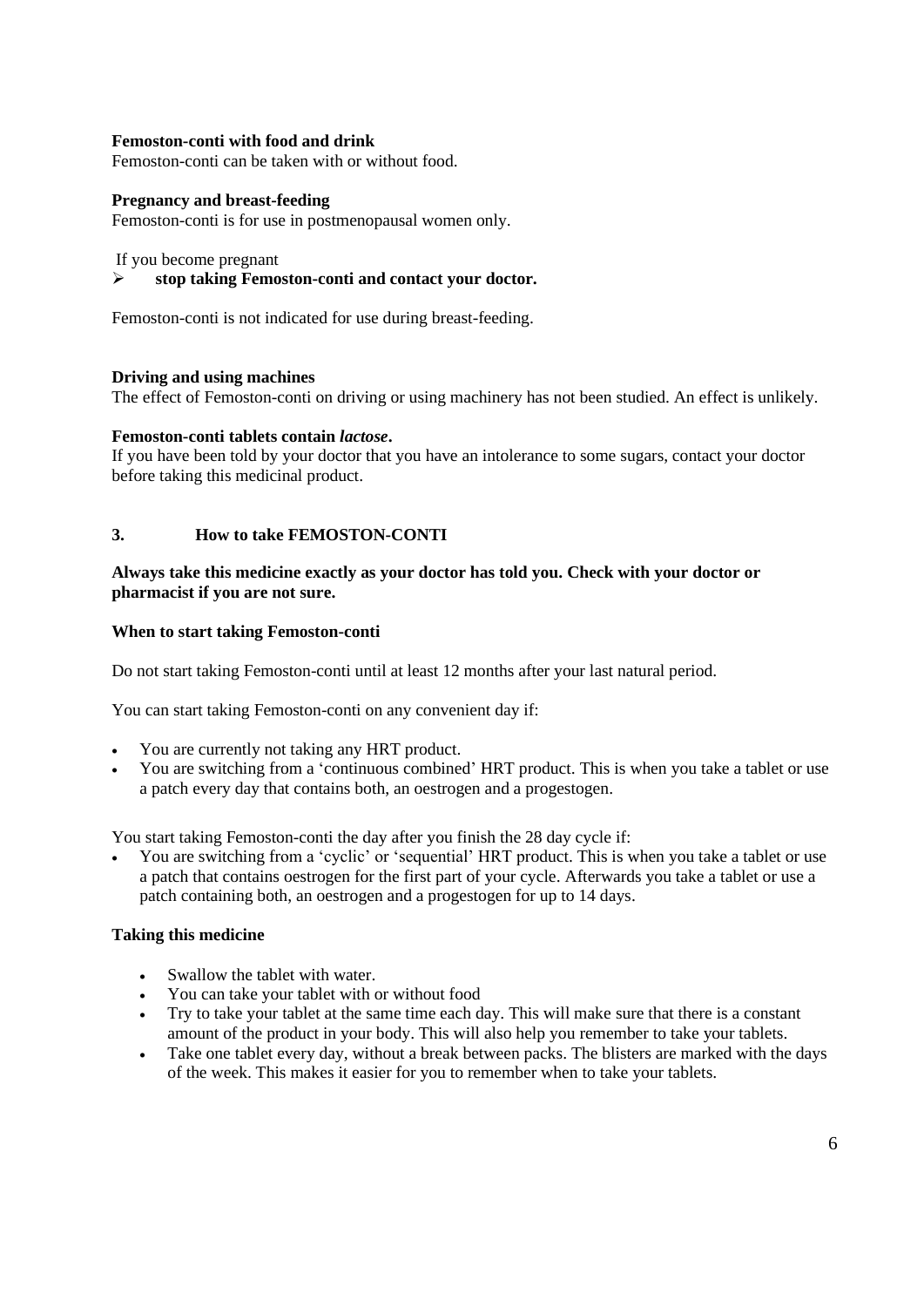## **How much to take**

- Your doctor will aim to prescribe the lowest dose to treat your symptoms for as short as necessary. Speak to your doctor if you think this dose is too strong or not strong enough.
- Take one yellow-coloured tablet every day for a 28 day cycle.

## **If you need to have surgery**

If you are going to have surgery, tell the surgeon that you are taking Femoston-conti. You may need to stop taking Femoston-conti about 4 to 6 weeks before the operation to reduce the risk of a blood clot (see section 2, Blood clots in a vein). Ask your doctor when you can start taking Femoston-conti again.

## **If you take more Femoston-conti than you should**

If you (or someone else) take too many Femoston-conti tablets, you are unlikely to come to any harm. You may feel sick (nauseous), or be sick (vomit), may have tender or painful breasts, dizziness, abdominal pain, drowsiness/tiredness, or withdrawal bleeding. No treatment is necessary. But if you are worried, contact your doctor for advice.

### **If you forget to take Femoston-conti**

Take the missed tablet as soon as you remember. If it is more than 12 hours after you should have taken the tablet, take the next dose at the regular time. Do not take the forgotten tablet. Do not take a double dose. Bleeding or spotting may occur if you miss a dose.

### **If you stop taking Femoston-conti**

Do not stop taking Femoston-conti without first talking to your doctor.

## ➢ **If you have any further questions on the use of this medicine, ask your doctor or pharmacist.**

### **4. Possible side effects**

Like all medicines, this medicine can cause side effects, although not everybody gets them.

The following diseases are reported more often in women using HRT compared to women not using HRT:

- breast cancer
- abnormal growth or cancer of the lining of the womb (endometrial hyperplasia or cancer)
- ovarian cancer
- blood clots in the veins of the legs or lungs (venous thromboembolism)
- heart disease
- stroke
- probable memory loss if HRT is started over the age of 65

For more information about these side effects, see Section 2.

The following side effects may happen with this medicine:

## **Very common (may affect more than 1 in 10 patients):**

- headache
- abdominal pain
- back pain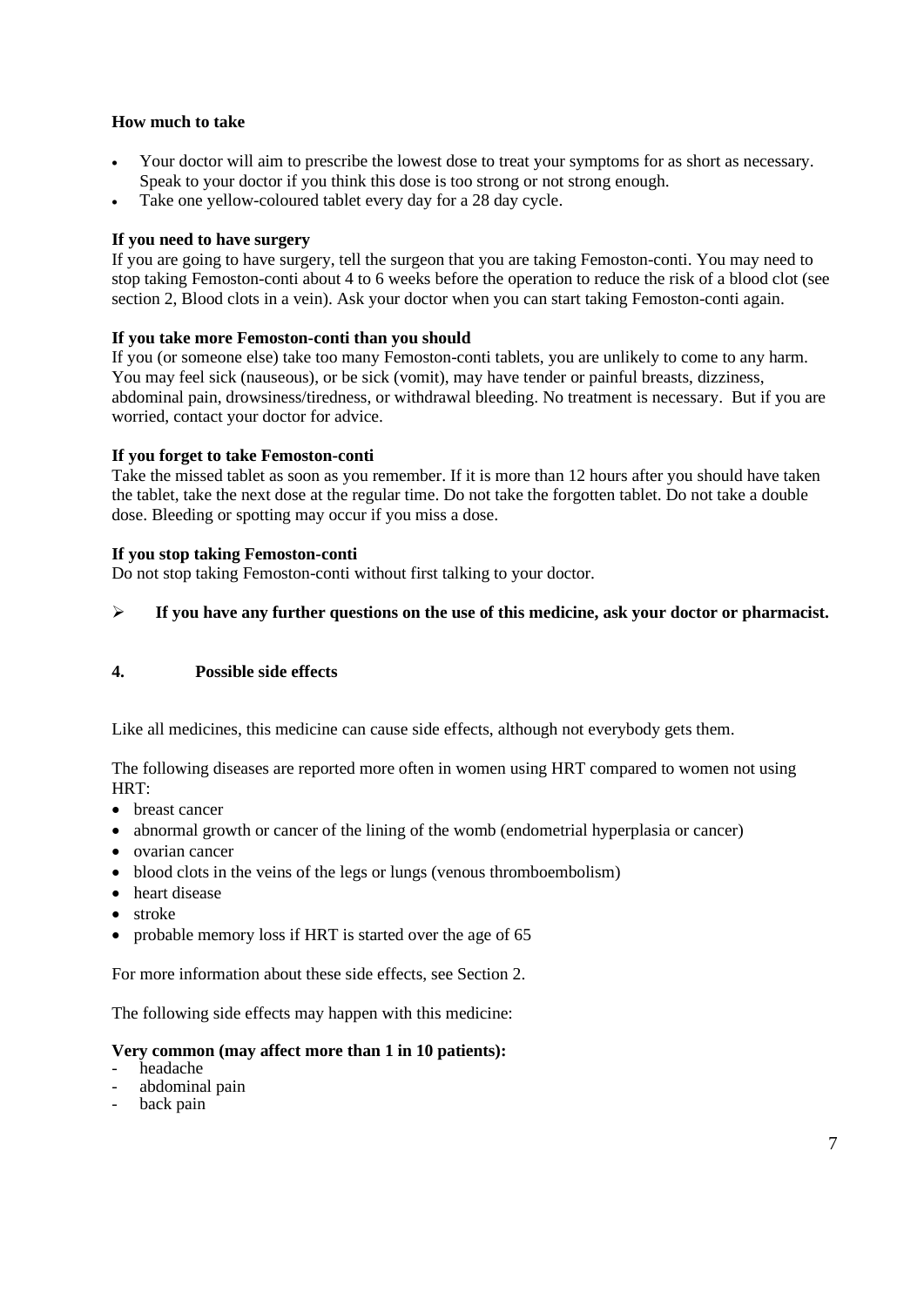tender or painful breasts

## **Common (may affect up to 1 in 10 patients):**

- vaginal thrush (a vaginal infection due to a fungus called Candida albicans)<br>feeling depressed nervousness
- feeling depressed, nervousness
- migraine. If you have a migraine-like headache for the first time, stop taking Femoston-conti and see a doctor immediately
- dizziness
- feeling sick (nausea), vomiting, bloating (swelling of the abdomen), including wind (flatulence)
- allergic skin reactions (such as rash, severe itching (pruritus) or hives (urticaria))
- menstrual disorder such as irregular bleeds, spotting, painful periods (dysmenorrhoea), heavier or less bleeding
- pelvic pain
- vaginal discharge
- feeling weak, tired or unwell<br>swelling of your ankles feet
- swelling of your ankles, feet or fingers (peripheral oedema)
- weight increase

## **Uncommon (may affect up to 1 in 100 patients):**

- cystitis-like symptoms
- growths in the womb (fibroids) get bigger
- hypersensitivity reactions such as dyspnoea (allergic asthma)
- change in sex drive
- blood clots in the legs or lungs (venous thromboembolism or pulmonary embolism)
- high blood pressure (hypertension)
- problems with your circulation (peripheral vascular disease)
- enlarged and tortuous (varicose) vein
- indigestion
- liver disorders, sometimes with yellowing of the skin (jaundice), feeling weak (asthenia) or generally feeling unwell (malaise), and abdominal pain. If you notice yellowing of the skin or the whites of your eyes, stop taking Femoston-conti and see a doctor immediately.
- gallbladder disease
- swelling of your breasts
- pre-menstrual syndrome (PMS)
- weight decrease

# **Rare (may affect up to 1 in 1,000 patients):**

(\*Side effects from the market not observed in clinical trials have been attributed to the frequency "rare".)

- illness resulting from the destruction of red blood cells (haemolytic anaemia) $*$
- meningioma (a brain tumor)\*
- change in the surface of the eye (steepening of corneal curvature)\*, not being able to wear your contact lenses (contact lense intolerance)\*
- heart attack (myocardial infarction)
- stroke\*
- swelling of the skin around the face and throat. This may cause difficulty in breathing (angioedema)
- purplish patches or spots on the skin (vascular purpura)
- painful reddish skin nodules (erythema nodosum)\*, discoloration of the skin especially of the face or neck known as "pregnancy patches" (chloasma or melasma)\*
- $leg$  cramps $*$

The following side effects have been reported with other HRTs: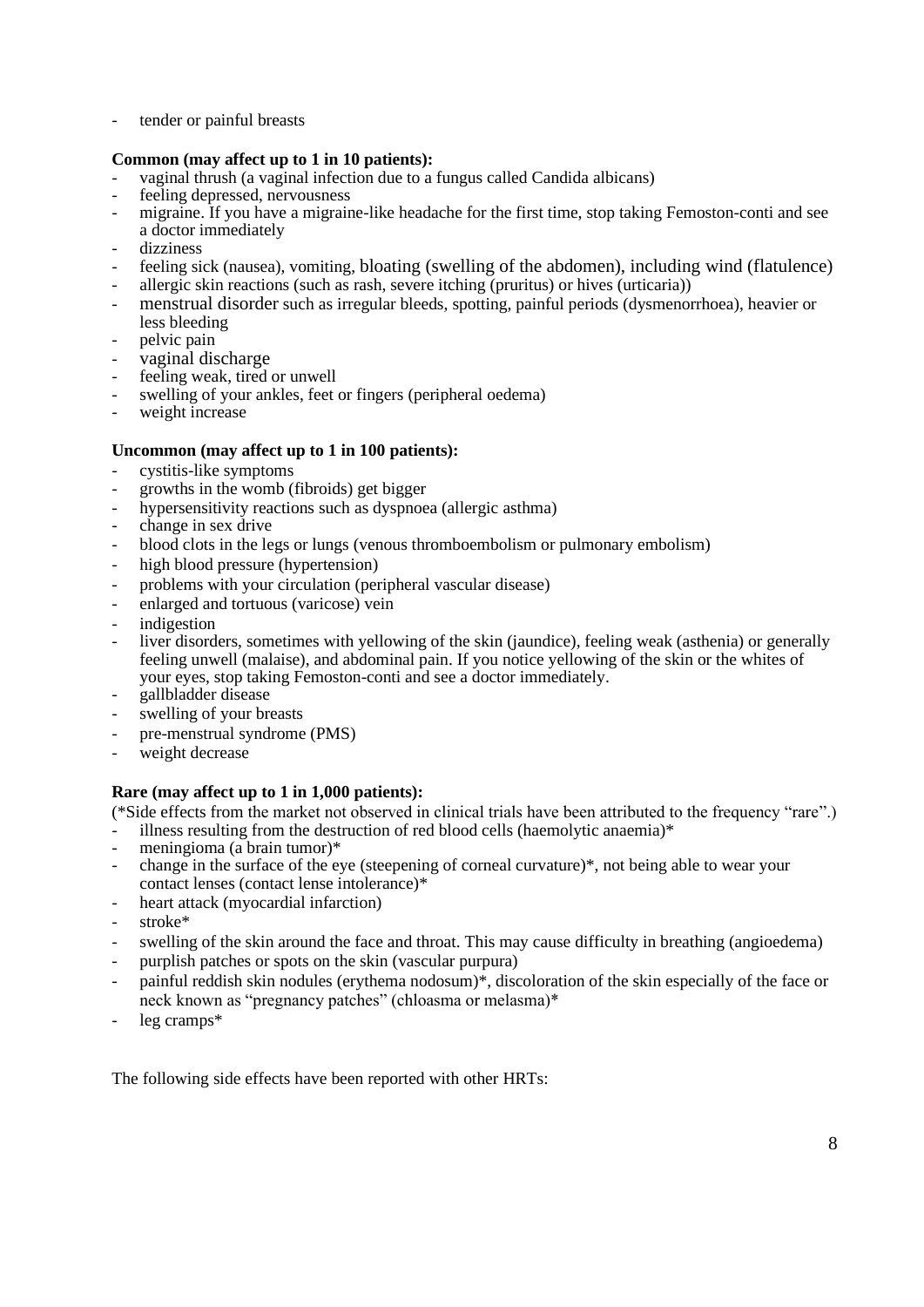- benign or malignant tumours which may be affected by the levels of oestrogens, such as cancer of the womb lining, ovarian cancer (see section 2 for more information)
- increased size of tumours that may be affected by the levels of progestogens (such as meningioma)
- a disease where the immune system abnormally attacks many organs of the body (systemic lupus erythematosus)
- probable dementia
- worsening of fits (epilepsy)
- muscle twitches you cannot control (chorea)
- blood clots in the arteries (arterial thromboembolism)
- inflammation of the pancreas (pancreatitis) in women with pre-existing high levels of certain blood fats (hypertriglyceridemia)
- rash with target-shaped reddening or sores (erythema multiforme)
- urinary incontinence
- painful/lumpy breasts (fibrocystic breast disease)
- erosion of the neck of the womb (uterine cervical erosion)
- worsening of a rare blood pigment disorder (porphyria)
- high levels of certain blood fats (hypertriglyceridemia)
- increased total thyroid hormones

### **Reporting of side effects**

If you get any side effects, talk to your doctor or pharmacist. This includes any possible side effects not listed in this leaflet. You can also report side effects directly via the Yellow Card Scheme at: www.mhra.gov.uk/yellowcard or search for MHRA Yellow Card in the Google Play or Apple App Store. By reporting side effects you can help provide more information on the safety of this medicine.

## **5. How to store FEMOSTON-CONTI**

Keep this medicine out of the sight and reach of children.

This medicine does not require any special storage conditions.

Do not use this medicine after the expiry date, which is stated on the blister and the carton. The expiry date refers to the last day of that month.

Do not throw away any medicines via wastewater or household waste. Ask your pharmacist how to throw away medicines you no longer use. These measures will help to protect the environment.

### **6. Contents of the pack and other information**

### **What Femoston-conti contains**

- The active substances are estradiol as estradiol hemihydrate and dydrogesterone.
	- Each tablet contains 0.5 mg estradiol and 2.5 mg dydrogesterone.
- The other ingredients in the tablet core are lactose monohydrate, hypromellose, maize starch, colloidal anhydrous silica and magnesium stearate.
- The other ingredients in the coating are: